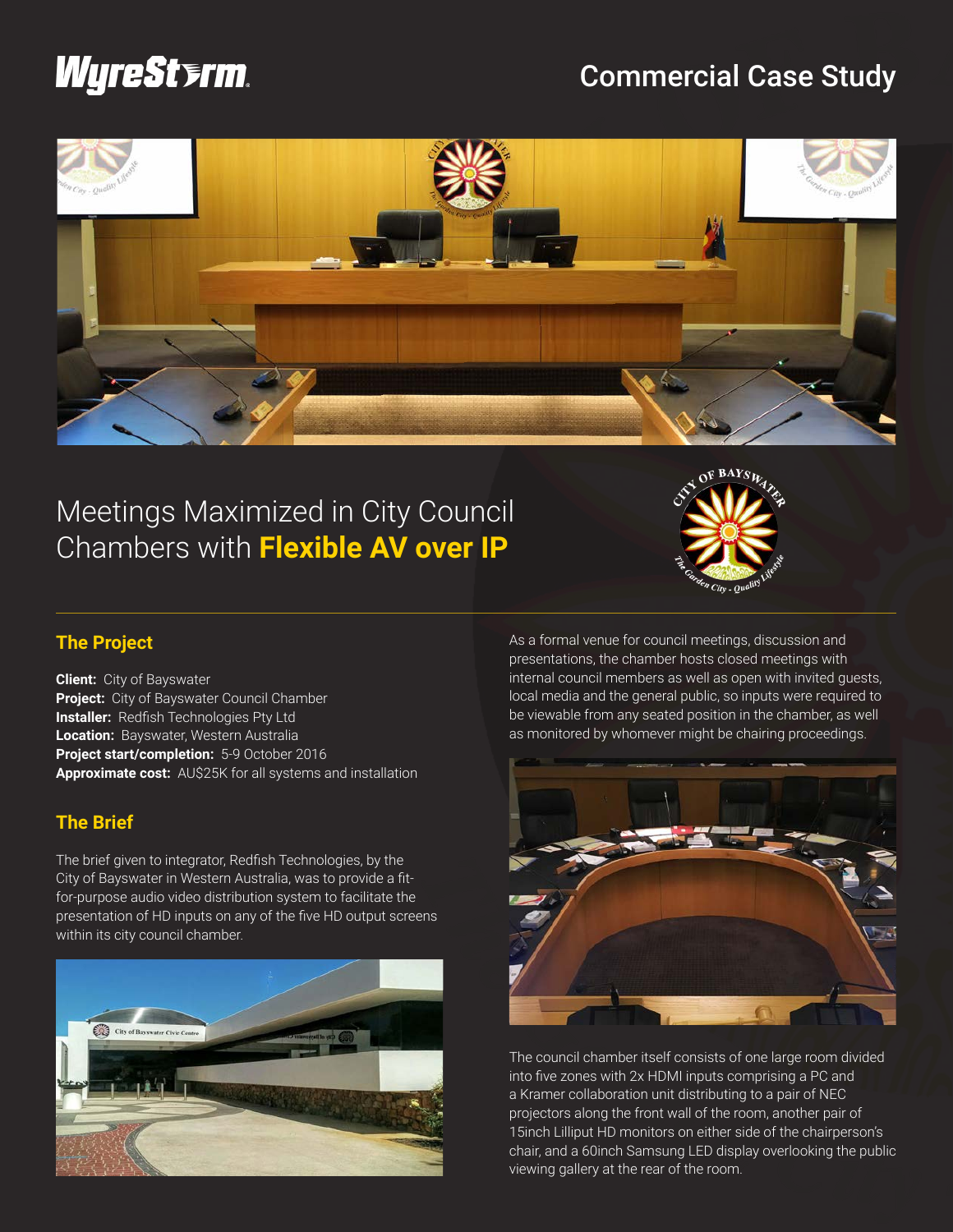Two major stipulations by the client were that the solution provided should offer simple operation for any non-technical user likely to facilitate meetings and assist the council secretary in recording meeting minutes, as well as ensuring a degree of flexibility and future-proofing in terms of potential addition of further inputs or outputs without requiring a complete system redesign.



Stuart Herring, Redfish Technologies' project manager, states that this ease of operation and scalability were both key deciding factors behind choosing WyreStorm's low bandwidth NetworkHD 100 Series HD over 1Gb IP solution to handle the AV distribution within the chamber: "We've used NetworkHD in previous projects, so were familiar with how easy it is to expand to virtually any size system buy simply adding more encoders or decoders, depending on whether you're increasing the number of sources or displays; with auto-discovery of system components and its simple, straightforward configuration offering as close to a plug-and-play experience as you can get. So, we knew that this immediately ticked one important box for the client regarding flexibility and return on investment."



With the distribution taken care of, Redfish needed to address the requirement for a method of controlling the system that was so simple anyone could use it, regardless of technical ability. Luckily, NetworkHD includes a free dedicated Touch control app for iPad that does just that – with access to an entire system, live video previews of all sources and selections and simple drag and drop selection. As Herring notes: "Using the NetworkHD system with its Touch iPad app allows a simple, yet very effective switching of screens using a device and gestures everyone already knows. Users are more confident using the system and able to get up and running immediately without any training."



Herring sees particular relevance for the Bayswater council project by stating, "this is incredibly important for efficient operation within the chamber during a busy council meeting as users can simply switch inputs to any screen using the drag and drop interface or easily configurable and recalled Touch presets."

Full compatibility with other devices within a system is vital for the success of any AV project, and NetworkHD AV over IP and Touch control system integrated flawlessly with the new Bosch Dicentis Discussion System to make all city council meetings smoother, more enjoyable and more productive for all participants and observers.



On successful completion of the project in under 5 days for under AU\$25k for all vision systems and installation, Herring reflected on a job well done: "The client loves the solution we provided. They've remarked how simple it is to use and how it was precisely what they envisioned."

From an installation point of view, Herring concludes: "We were so impressed with NetworkHD, and particularly the addition of Touch as a free control app. When I first tried the demo system, it just worked! WyreStorm themselves provided excellent service and support to any questions asked during all stages of the project and NetworkHD itself is so simple to setup and operate – I wish all our jobs were this easy!"